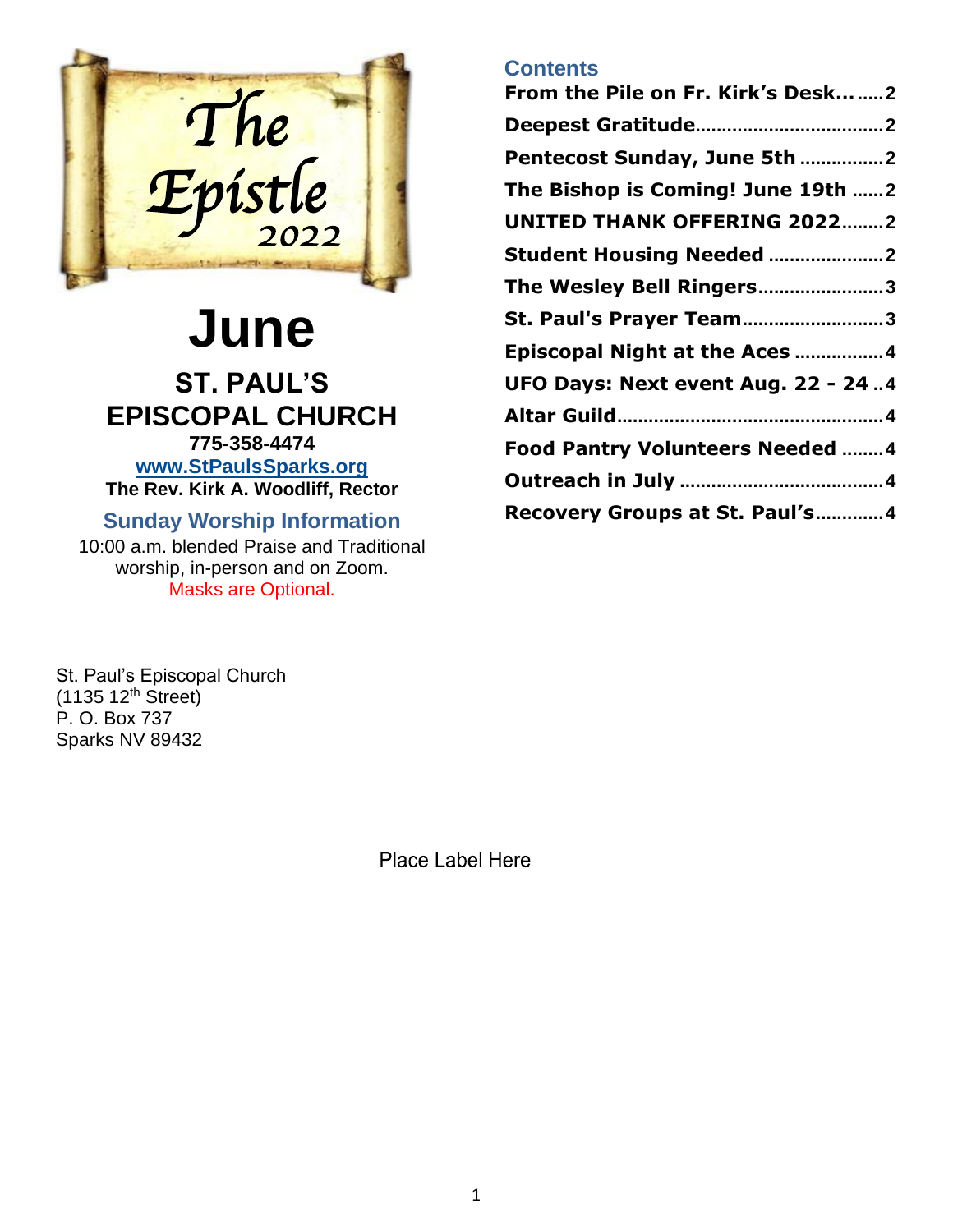### <span id="page-1-0"></span>**From the Pile on Fr. Kirk's Desk…**



#### <span id="page-1-1"></span>**Deepest Gratitude**

June 4<sup>th</sup> will mark one year since Lucy died. The Woodliff family wants the St. Paul's family to know that we can't imagine what it would have been like to have walked

through our loss and grief without you. We were/are loved and cared for in little ways and ways that were/are grand. We were and continue to be, blessed by you in so many ways.

We could not let this one-year anniversary slip by without reiterating to you just how grateful we are for St. Paul's and its members.

Kirk <sup>+</sup>

# <span id="page-1-2"></span>**Pentecost Sunday, June 5th 10:00 a.m. Worship in the Garden**

The plan is to hold worship on Pentecost Sunday, June 5<sup>th</sup>, outside in The Garden (weather permitting). **We invite everyone to wear the colors of fire, (red/orange)** as a sign of the Holy Spirit. More information to come.

### <span id="page-1-3"></span>**The Bishop is Coming! June 19th**

Bishop Elizabeth Gardner will be making her first visit to St. Paul's at 10:00 a.m. on the 19th of June.

Please come out and offer a warm welcome to our new Bishop, as well as support those being Received into the Episcopal Church.

There will be a **POTLUCK** following the service on June 19th. Bring your favorite main course, side dish, or dessert to share.

# <span id="page-1-4"></span>**UNITED THANK OFFERING 2022 MAY 1 - NOVEMBER 6**

The UTO Blue Box offers each and every one at St. Paul's the means to express their Gratitude for blessings received both large or

small. By placing pennies, dimes, dollars in the box we thank God for the blessings in our lives: a loved one's birthday, a sunny day or a rainy one, a new job, for healing. "Every penny given is then given away in grant funding to missions and ministries to live Jesus' way of love."\* These funds may turn into kitchen equipment for a homeless shelter, a school in the Dominican Republic, family counseling, vans, a library for a seminary in Africa. More than 5,300 grants have been awarded for a total of \$140 million to support missions and ministries throughout The Episcopal Church and The Anglican Communion.\*

St. Paul's Campaign began May with UTO BOXES featured in the Narthex for pick up and culminating on "Ingathering Sunday", November 6. Any questions, please contact Kathie Dixon 775-747-4485.

### <span id="page-1-5"></span>**Student Housing Needed**

Have an extra room in your home to share? UNR and TMCC are looking for host families for two college-age Germans on the Congress-Bundestag Youth Exchange Program from mid-August 2022 until June 2023. These students will be taking classes and interning locally during the school year, and speak great English.

Hosts receive up to \$350/month. Students need to have their own room, must comply with CDC COVID vaccine guidelines, follow all house rules, and participate actively with the family (including chores!) They also get a used car, so except for the first week or so helping students get around town, hosts are not responsible for transportation. You can request a male or female student, a nonsmoker, dog/cat lover, etc. to ensure the best compatibility with your family.

If you or someone you know is interested in sharing your home and culture with a great German student in 2022-23, contact Daniel (cdu4ever@aol.com, 702 218 8709) or see him at church for more info!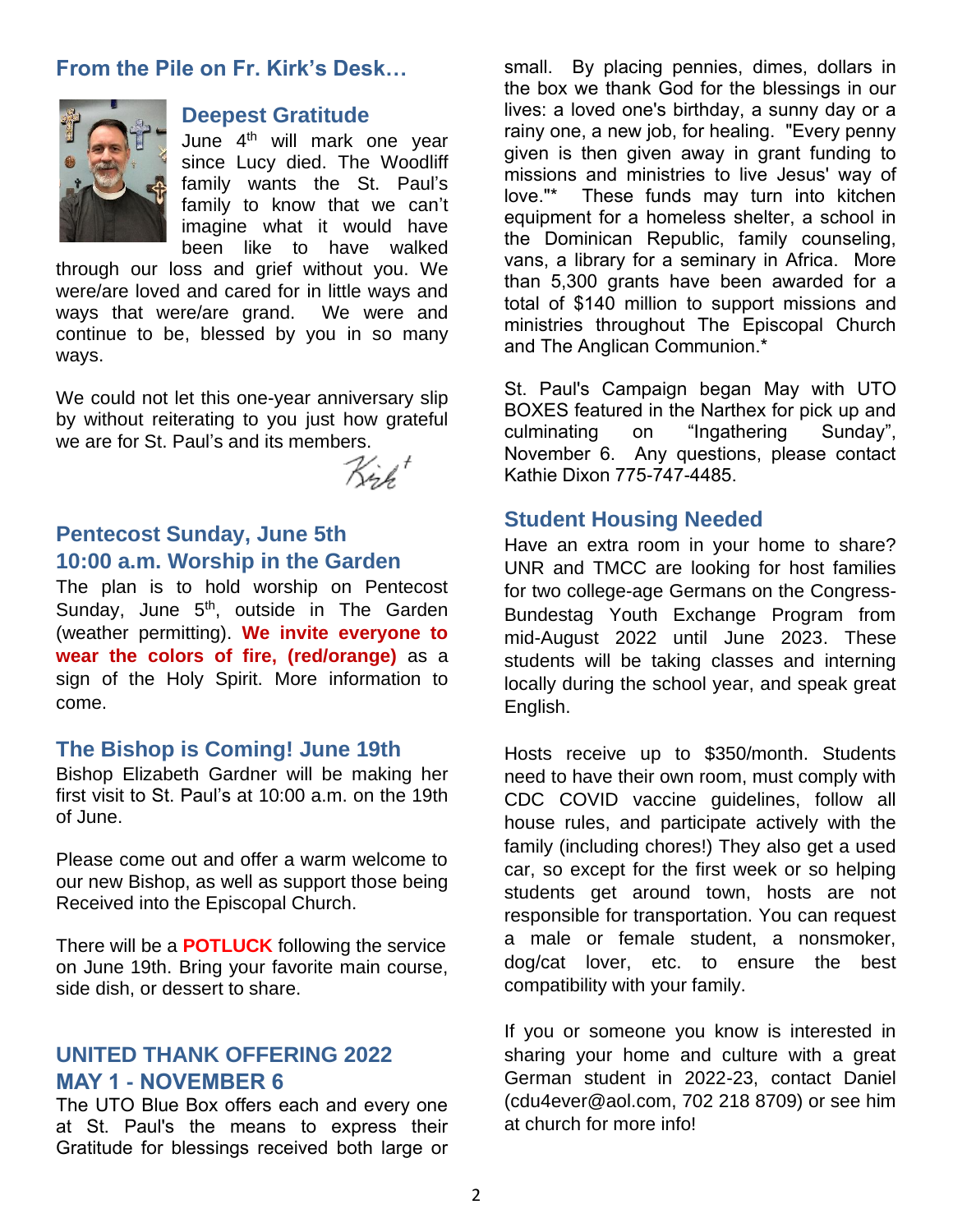# **Free Concert Saturday, June 4 at 7:30 PM**



Adam Teachout's Barbershop Quartet is offering a FREE concert Saturday, June 4 at 7:30 PM, here at St. Paul's. Any donations will go toward their traveling expenses to the Barbershop International Contest in Charlotte, North Carolina. They are an International qualifying quartet now! Woot woot!! There will also be a live stream! Here is a link to their gofundme page if you want to donate online. https://gofund.me/096e0196

# <span id="page-2-0"></span>**The Wesley Bell Ringers Returning to St. Paul's Free Concert**

#### **Saturday, June 11, 7:30 p.m.**

The Wesley Bell Ringers, a hand bell choir from Salt Lake City, Utah, will perform at St. Paul's Episcopal Church, 1135 12th Street, in Sparks, Nevada on Saturday, June 11 at 7:30 PM. This will be the first concert on the choir's 56th annual summer tour and will feature 20

teenaged ringers playing more than 150 handbells and hand chimes, cup bells, silver melody bells, a carillon and a boom-a-gong.

The 2022 concert includes Bach's transcription of Vivaldi's Allegro from Concerto in A minor, Pure Imagination from Willy Wonka and the Chocolate Factory and selections from noted handbell composers and arrangers.

In 1963, The Wesley Bell Ringers, a music ministry of Christ United Methodist Church in Salt Lake City, UT, began with 9 youth ringers and 25 bells. Fast forward 58 years; the 20 current ringers are the most recent of over 500 youth who have participated in the choir. The choir developed a reputation for musical excellence that continues to open doors to exciting opportunities.

The previous 55 summer tours have taken the choir to all 50 states and all but one of the Canadian provinces. They have performed at the US Capitol, Cathedral of the Pines National Monument, Mt. Rushmore, George Washington Masonic Memorial, Disneyland and Disneyworld. The choir has participated, as the featured choir, at numerous handbell festivals around the United States and performed for The National Music Educators convention. Performances with The Mormon Tabernacle Choir and The Utah Symphony Orchestra have been repeated honors over the choir's history.

Admission to the concert is free, and a free will offering will be collected. If you would like to learn more about the choir and hear their music, visit www.thewesleybellringers.com

For questions about the Sparks concert, email Tia Mittelstadt at tia.mittel@gmail.com or call 775-722-3329.

# <span id="page-2-1"></span>**St. Paul's Prayer Team**

Please call or email a prayer request to Robin at church or Rita at [honda07rita@gmail.com](mailto:honda07rita@gmail.com) or 775-971-4775.

Prayer requests for your special people will be on for about 2 months, unless you need a longer date. Your special people will be lifted to our Lord each day. Thank you for the privilege of praying for you and your special people.